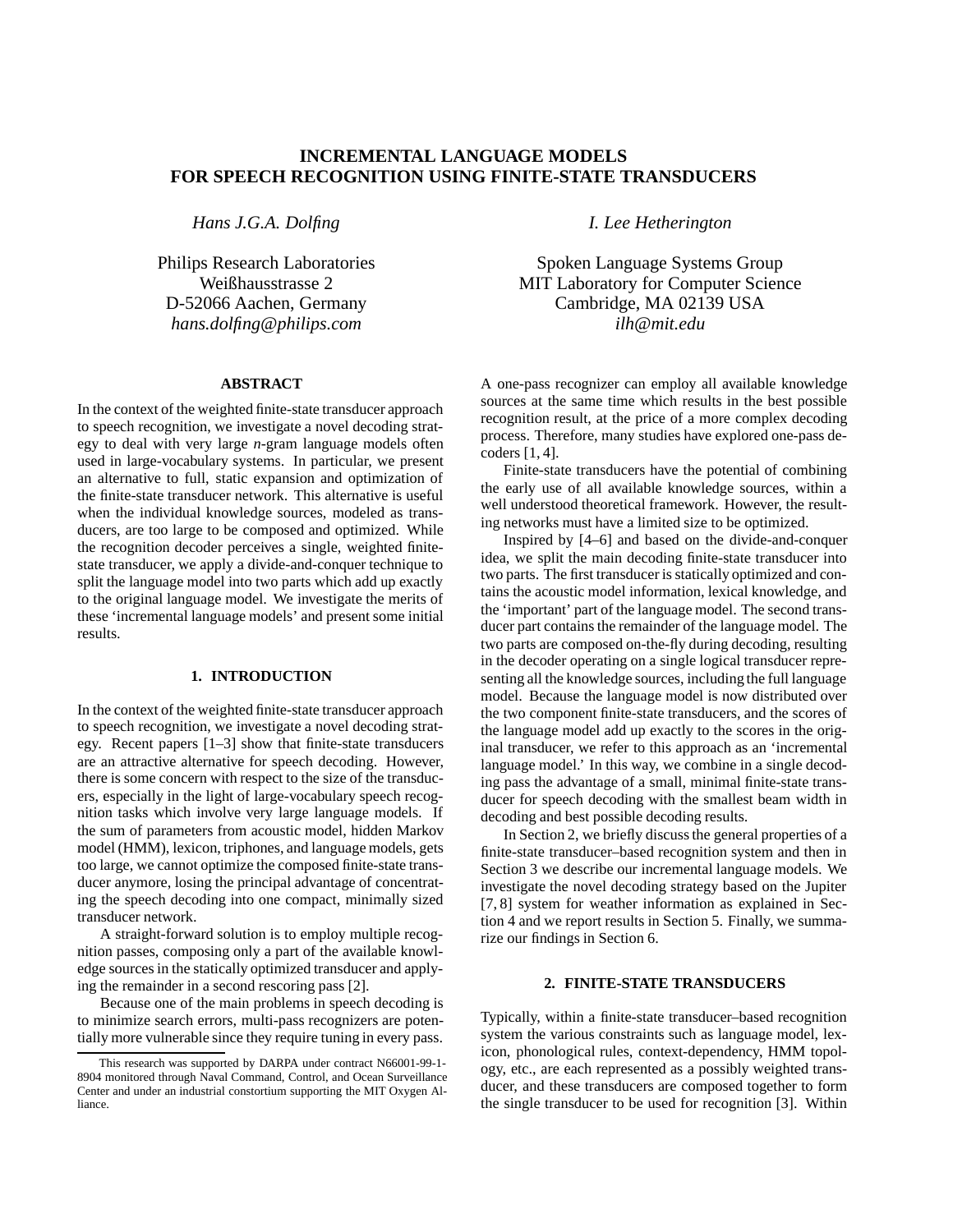the MIT SUMMIT system used for the experiments to follow, we typically use the weighted finite-state transducer CPLG  $= opt(C \circ P \circ L \circ G)$  for recognition, where G is an *n*-gram language model,  $L$  the lexicon,  $P$  is a set of phonological rules [9], and C adds context-dependent phonetic models (usually diphones). Here, the optimization operator  $opt(\cdot)$  performs  $\epsilon$ -removal, weight pushing, determinization, <sup>1</sup> and minimization.

### **3. INCREMENTAL LANGUAGE MODELS**

Particularly with large vocabularies and large language models, computing CPLG as in Section 2 can yield a transducer that is too large to be useful, even *if* it can be optimized. It has been observed that the size of this transducer is roughly proportional to the size of the language model [3]. Some large-vocabulary recognition tasks, e.g., broadcast news Hub-4 with 64,000-word vocabulary, can have trigram language models with in excess of 65 million parameters [10]. Thus, if we wish to build a one-pass recognition system using such a large language model, it is clear that we cannot precompose and optimize our CPLG. Even if we could construct it, it would be too large to fit into a reasonable amount of memory.

A straightforward solution would be to perform recognition on  $opt(C \circ P \circ L) \circ G$ , where the composition with G would be on-the-fly during decoding and  $opt(C \circ P \circ L)$ is the statically optimized component. However, this would lose the advantages of having G inside the optimization. In particular, when G is composed inside the determinization, the language model scores become distributed or 'smeared' along the weights of the resulting transducer. As we will see in Section 5, this language model score smearing is advantageous within a decoder using beam-pruning [4, 5] and can be thought of as language model lookahead. At the beginning of a word, we may get a piece of the word's eventual language model score (along with all the scores of other words sharing the transitions). This tends to incorporate part of the language model sooner in the decoding process, and it also tends to smooth out the finite-state transducer weights. Without such language model smearing, a word's full language model contribution would be located on a single transition, and this sudden contribution could knock the word out of the decoder's search beam.

The question is how to get the advantages of language model smearing or lookahead, without having to use the full, and possibly too large, language model within the statically optimized finite-state transducer. If we factor our language model as  $G = G_s \circ G_i$ , consisting of a smearing language model G*<sup>s</sup>* and an *incremental* language model G*i*, we can then perform recognition on

$$
CPLG = opt(C \circ P \circ L \circ G_s) \circ G_i .
$$

G*<sup>s</sup>* is a hopefully smaller language model to be used during the static optimization, and  $G_i$  is the desired full language model with its scores adjusted for the already applied G *<sup>s</sup>*. Thus the relatively large  $G_i$  will be applied on-the-fly during decoding, correcting the net language model scores to be those of the desired G.

We can construct  $G_i$  from G by adjusting  $G$ 's scores for those already applied by G*s*. In particular, if the weights are log probabilities, for each G weight we subtract the appropriate  $G_s$  weight to form  $G_i$ . In our construction,  $G_i$  will have exactly the same topology as  $G$ ; only its weights will be different. For comparison, the traditional approach to smearing in a LVCSR system [6] is to compute on demand the *n-*gram score distributions over the phonetic prefix tree. The proposed incremental language model which uses a general G*<sup>s</sup>* for smearing is much more flexible and integrates well with a general finite-state transducer–based decoder.

In the case of backoff *n-*gram language models, care must be used when applying G*i*. Generally, when we apply G*s*, we allow backoff  $\epsilon$  paths to compete with non-backoff paths. In constructing our *n-*grams, we can guarantee that all nonbackoff paths always score better than their corresponding backoff paths. A problem arises when constructing  $G_i$  due to the *subtraction* of  $G_s$  scores: a backoff path within  $G_s$  that scores worse than a non-backoff path can result in a backoff path in G*<sup>i</sup>* that scores better than its non-backoff counterpart. The subtraction of scores negates the sense of better scores. We avoid this problem by using  $G_i$  in a strictly deterministic manner. We have an *n-*gram-specific finite-state transducer type that we can put into deterministic mode to follow backoff only where strictly necessary. Thus, with G*<sup>i</sup>* in deterministic mode we can apply it and guarantee that the net language model is the desired G.

In summary, by factoring our language model  $G = G_s \circ$  $G_i$ , we have the flexibility to explore how much complexity to put into the statically optimized component  $opt(C \circ P \circ$  $L \circ G_s$ ) and how much to leave to the dynamically applied incremental language model component G*i*.

### **4. EXPERIMENTAL SETUP**

For the experiments to follow, we used the recognition task of the Jupiter conversational weather information system [8]. The test corpus contains 1,711 utterances, totalling 9659 words and in 1.6 hours of data. The data is recorded over a variety of telephone lines. The statistical significance of the reported word error-rates at a 95% level is approximately 0.6%.

For training, we used 116,867 utterances totalling 105 hours. The training results in an acoustic model with almost 30,000 Gaussian densities with density-specific variance. The preprocessing employs segmental modeling. The lexicon contains approximately 2000 words which we model with diphones.

The recognizer decodes speech based on a precompiled finite-state transducer network. The finite-state transducer network maps diphones to word sequences and was build

 $1$ In the experiments to follow, we used partial determinization of degree 4, meaning that we allow up to four transitions with the same input label to remain undeterminized. We find that this partial determinization often yields smaller transducers and better time/space tradeoffs.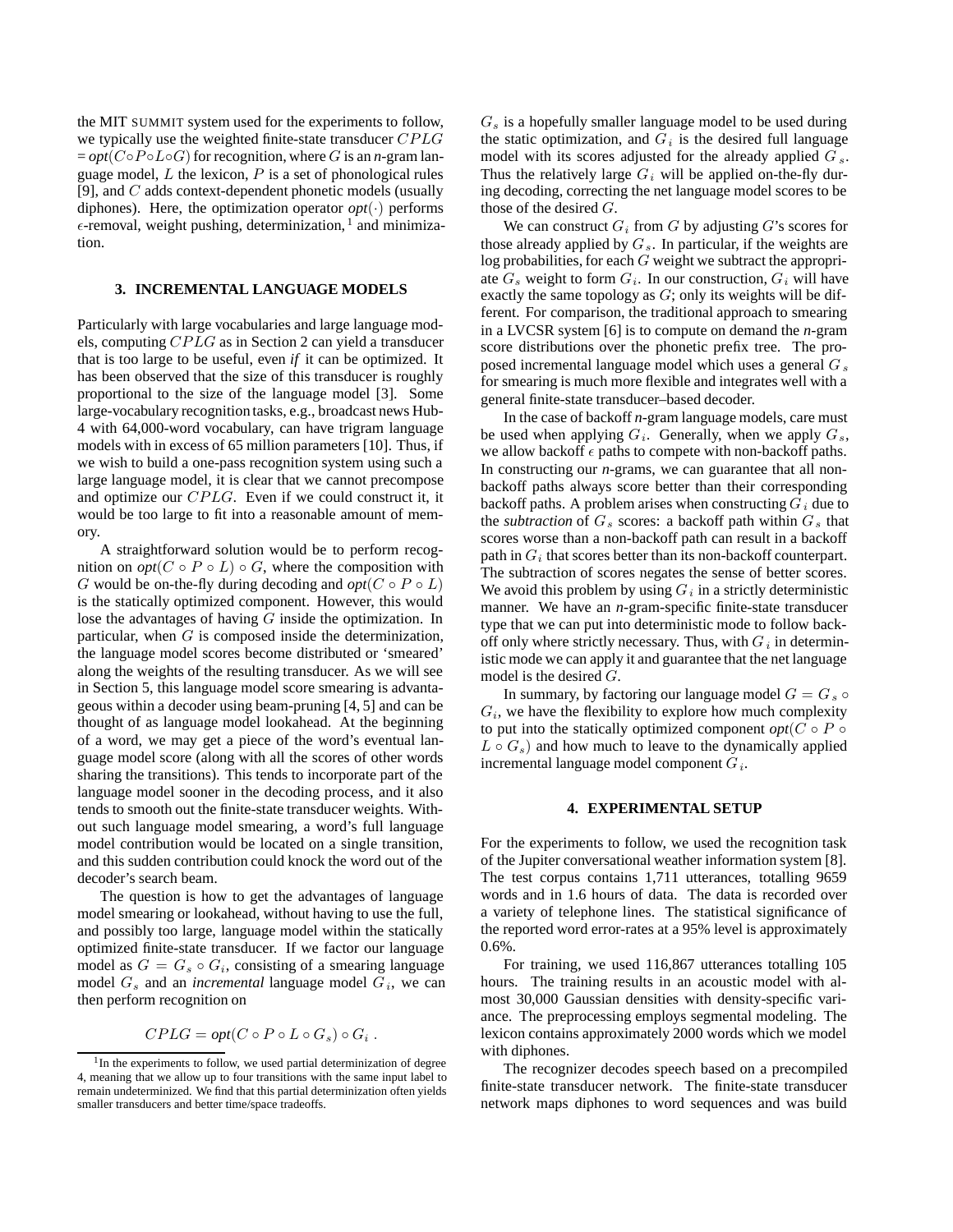| $ G_s $ | $n$ -gram |      |      |      |      |  |
|---------|-----------|------|------|------|------|--|
|         |           | າ    |      |      |      |  |
|         | 27.4      | 13.9 | 13.2 | 12.6 | 12.7 |  |
|         |           | 11.0 | 10.2 | 9.8  | 9.8  |  |
| 2       |           |      | 9.7  | 9.2  | 9.3  |  |
| 3       |           |      |      | 9.2  | 9.2  |  |
| n       | 27.3      | 10.6 | 9.7  | 9.2  | ¥    |  |

(a) Beam width  $= 1000$  nodes.

| $ G_s $ | <i>n</i> -gram |      |      |      |        |  |
|---------|----------------|------|------|------|--------|--|
|         |                |      |      |      |        |  |
|         | 27.4           | 11.3 | 10.6 | 10.1 | 10.0   |  |
|         |                | 10.6 | 9.5  | 9.0  | 9.0    |  |
| 2       |                |      | 9.3  | 8.8  | 8.8    |  |
| 3       |                |      |      | 8.8  | 8.7    |  |
| n       | 27.3           | 10.5 | 9.3  | 8.8  | $\ast$ |  |

(b) Beam width  $= 5000$  nodes.

**Table 1**. Comparison of word error-rates [%] for various G and  $G_s$ .  $|G_s|$  is the order *m* of the *m*-gram smearing language model  $G_s$ .  $|G_s| = \emptyset$  corresponds to the full language model applied on-the-fly (i.e.,  $G_i = G$ ), and  $|G_s| = n$  corresponds to the full language model statically composed and optimized into CPLG (i.e.,  $G_s = G$ ). All language models are unpruned here. Tables (a) and (b) differ in the beam width (number of active nodes) used for decoding. \* indicates we could not build the static CPLG with the 5-gram.

from a lexicon, a set of phonological rules, and a language model as described in [7]. During the decoding, we apply histogram pruning on the number of active nodes, e.g., we limit the search space to 5000 active nodes. The experiments were performed on a variety of Intel Pentium III systems running Linux, including one with 2GB RAM for manipulating the largest transducers.

#### **5. RESULTS**

Because we want to compare the behaviour of CPLG with  $CPLG_s \circ G_i$ , we investigate the effects when  $G_s$  is empty, or when  $G_s$  is a full *n*-gram model with  $n \geq 1$ . In a second experiment, we prune the *n-*gram language models with various count thresholds, and use these pruned language models as  $G_s$ . In all experiments, the invariant is  $G = G_s \circ G_i$ . Note that the full, statically expanded network is CPLG while the on-the-fly composition with the complete language model  $G$ is  $CPL \circ G$  with an empty  $G_s$ .

In a first experiment, we compare incremental language models where G*<sup>s</sup>* is a complete *n-*gram model. Table 1 shows us that decoding with the full, statically optimized network generally achieves the best error-rate. However, if G*<sup>s</sup>* is a bigram or higher-order language model then we achieve the same error-rate as with the statically optimized network. If G*<sup>s</sup>* is a unigram model then the decoding achieves a better error-rate compared to an empty G*s*. However, it does not



**Fig. 1**. Comparison of word error-rates in [%] with the number of parameters (arcs) of a pruned G*s*. The notation *n*-*m* means an *n*-gram G and an *m*-gram G*s*. Actually, the 4-*m* curves start at an error-rate of 12.6% and converges to 9.2%. For 3-*m*, the curve goes from 13.2% to a best error-rate of 9.7%. Pruning threshold 1000 nodes.

| $ G_s $ | $G_s$   |         | $opt(CPLG_s)$ |              |
|---------|---------|---------|---------------|--------------|
|         | states  | arcs    | states        | arcs         |
|         |         |         | 7,082         | 23,026       |
|         |         | 1,232   | 7,082         | 23,026       |
| 2'      | 793     | 6,816   | 26,771        | 110,434      |
| 2       | 1,225   | 25,863  | 49,968        | 336,860      |
| 3       | 24,634  | 119,185 | 436,535       | 1,912,475    |
|         | 94,549  | 304,208 | 1,948,391     | 12,964,061   |
|         | 209,659 | 561,288 | $*$           | $\mathbf{x}$ |

**Table 2**. Sizes of various *n-*gram language models and resulting CPLGs.  $|G_s| = 2'$  indicates a bigram pruned to keep only those bigrams that occurred at least 8 times.

achieve full performance.

Second, we test the effect when  $G_s$  is a pruned language model instead of the full language model as in Table 1. Figure 1 shows that at an equal number of parameters for the G*<sup>s</sup>* model, the 4-2 decoding (static bigram and incremental 4-gram) is most effective.

Interestingly, both 4-2 and 3-2 decoding exhibit a minimum error-rate for a bigram G*<sup>s</sup>* of around 7000 arcs. In Table 2, this is the  $|G_s| = 2'$ , which is approximately 21% of the full bigram. The error-rate difference of 0.1% with respect to the error-rate of the full, statically optimized transducer, is not significant. Future experiments will have to study this in more detail, as well as investigate informationtheoretic methods to generate the smearing language model.

Finally, we investigate the space/time properties of decoding with incremental language models. A subset of 50 utterances was used in this test. The results are summarized in Table 3 and Table 4, which show that there is a classic tradeoff. The decoding is faster when more memory is used, i.e., to represent the fully optimized transducer. However, bigram pruned (2 ), containing all bigrams that occurred at least 8